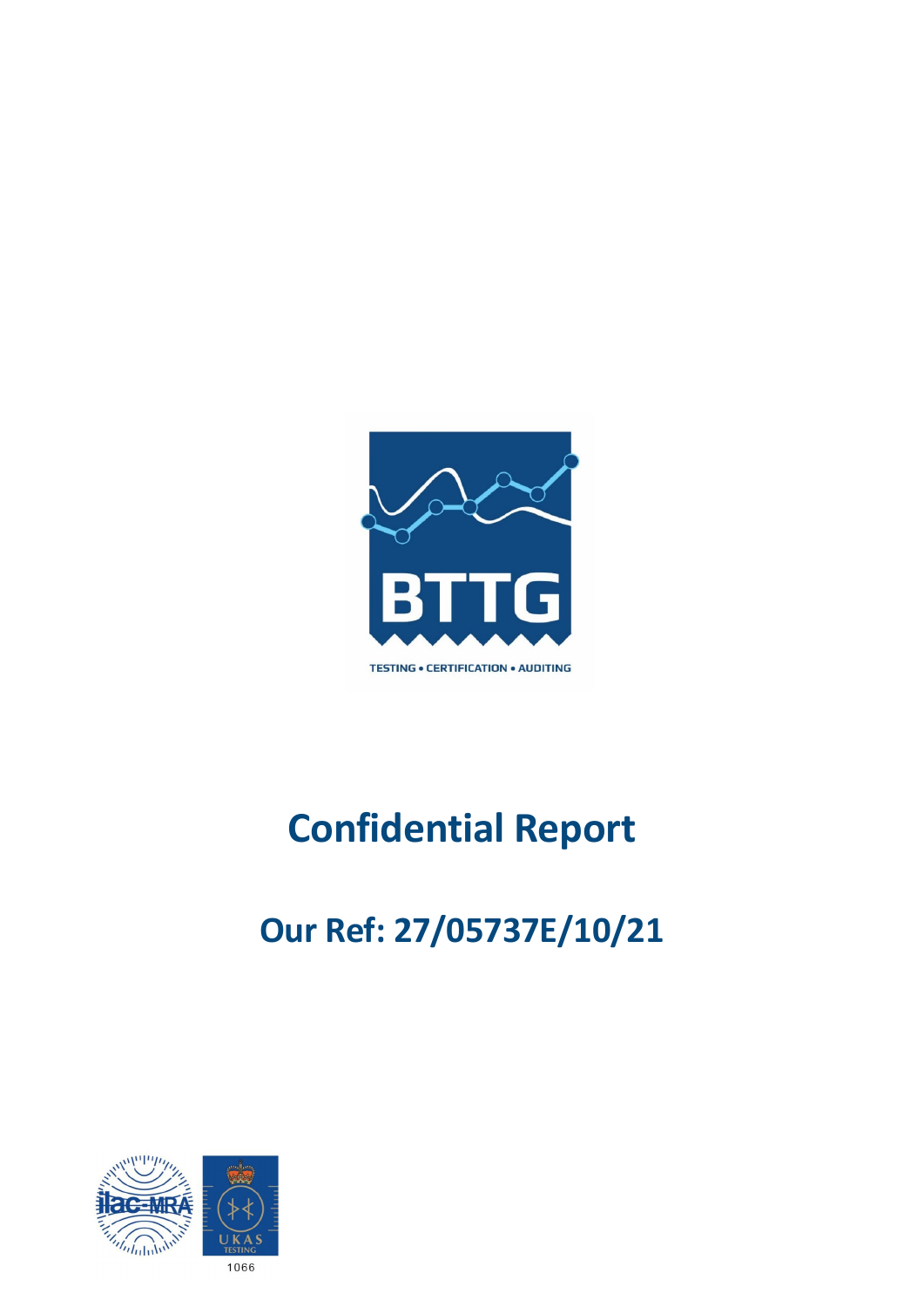

subcontracted test, UKAS accredited

\*\* subcontracted test, EN ISO/IEC 17025 accredited

not UKAS accredited

Note: This report relates only to the samples submitted and as described in the report.

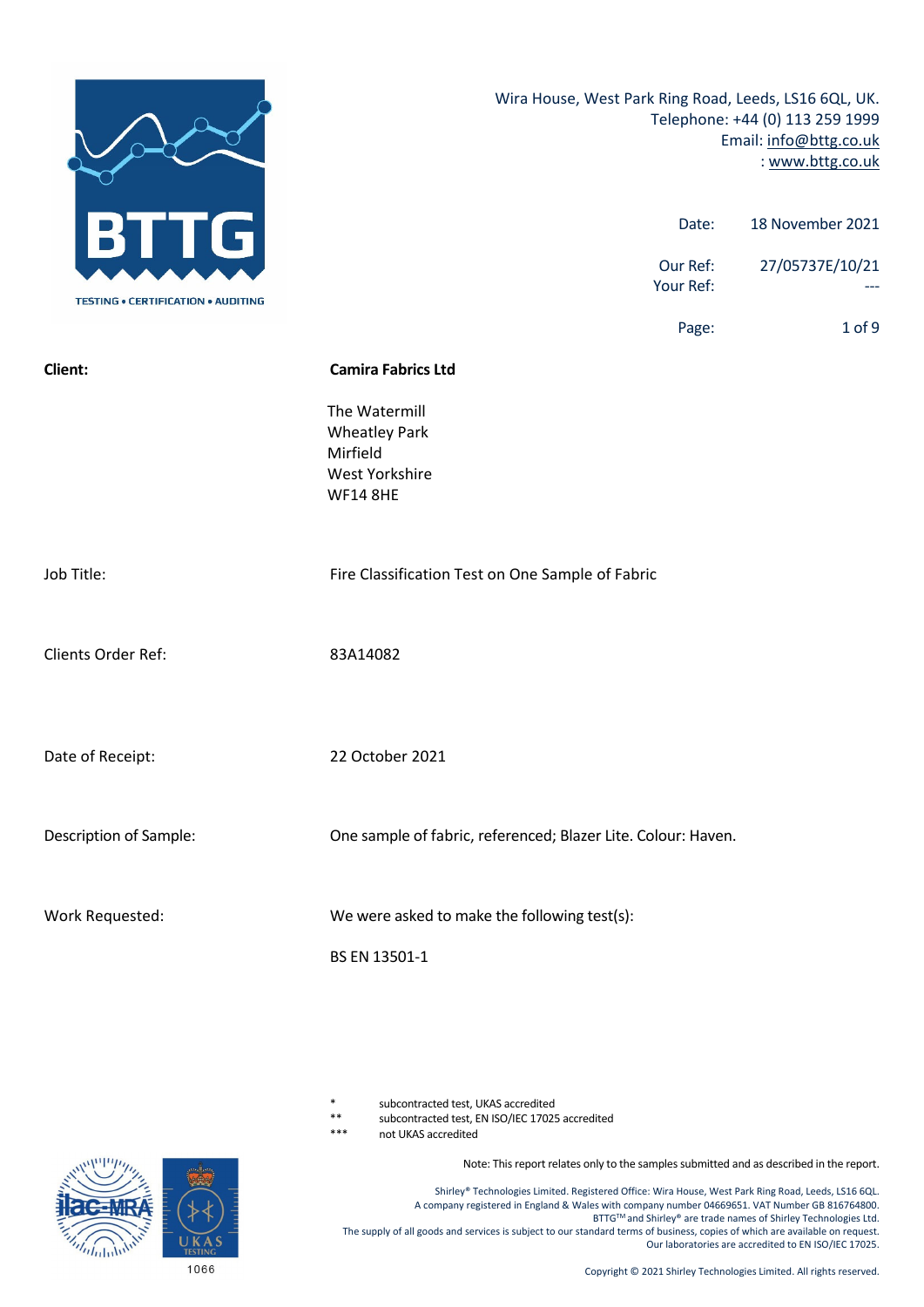

| 18 November 2021 | Date:                 |
|------------------|-----------------------|
| 27/05737E/10/21  | Our Ref:<br>Your Ref: |
| 2 of 9           | Page:                 |

**Client: Camira Fabrics Ltd**

# **FIRE TESTS ACCORDING TO BS EN ISO 11925‐2:2020 Reaction to fire tests – Ignitability of building products subjected to direct impingement of flame – Part 2 Single‐flame source test.**

**Date of Test: 16/11/2021**

# **Conditioning**

Test specimens and filter paper conditioned as described in BS EN 13238:2010.

# **Procedure**

The sample was tested in accordance with BS EN ISO 11925‐2. The sponsor sampled the material and the specimens were cut to the dimensions stated.

Three length and three width specimens were prepared in accordance with the above standard. Specified filter paper was placed beneath the specimen holder and replaced between tests.

The specimens were mounted vertically in the specimen holder so that one end and both sides were enclosed with the exposed end 30mm from the end of the frame. The burner was inclined at an angle of 45º.

The flame height was set at 20 mm with the flame impinging on the specimen for 30 seconds on the centre line, 40 mm above the bottom edge .

A marker was placed 150 mm above the upper end of the burner and the time recorded when the flame tip reached the marker, if applicable. The following parameters were also recorded:‐

- 1. If ignition occurs
- 2. Presence of flaming debris, if applicable
- 3. Ignition of the filter paper, if applicable

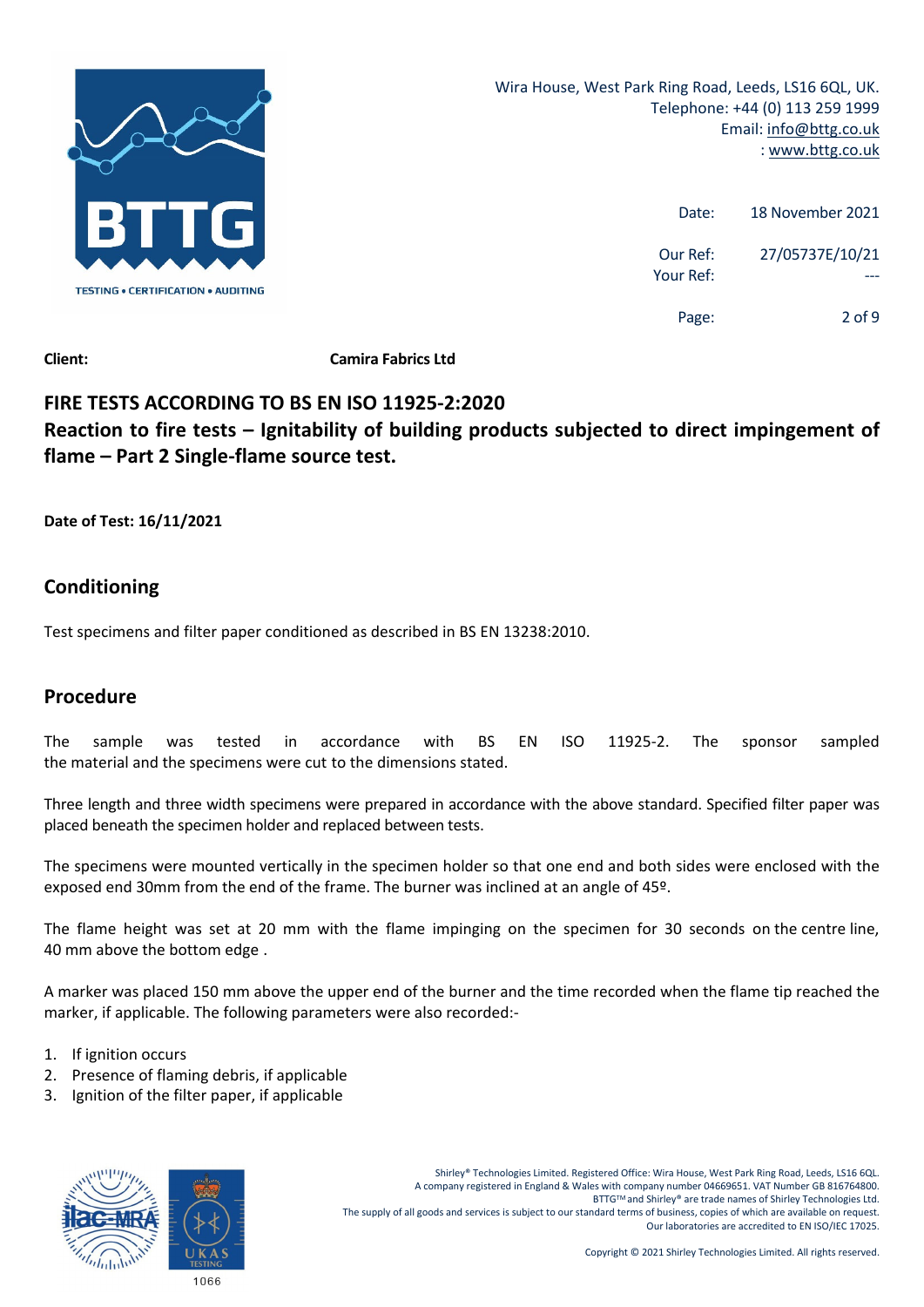

| 18 November 2021 | Date:                 |
|------------------|-----------------------|
| 27/05737E/10/21  | Our Ref:<br>Your Ref: |
| $3$ of 9         | Page:                 |

**Client: Camira Fabrics Ltd**

## **Duration of test**

For a flame application time of 30 seconds, the total test duration is 60 seconds after application of the flame.

# **Classification Criteria**

The samples were classified according to BS EN 13501‐1:2018 Fire classification of Construction Products and Building Elements: Part 1: Classification using Test Data from Reaction to Fire Tests.

For construction products excluding floorings to meet the performance criteria taken from Table 1:

| Classification | Classification Criteria (mean values) |
|----------------|---------------------------------------|
|                |                                       |
|                | $Fs \leq 150$ mm within 60 seconds    |
|                | <b>Fails Class E</b>                  |

| Classification | Classification criteria for flaming droplets |
|----------------|----------------------------------------------|
|                |                                              |
| <b>None</b>    | Pass = no ignition of paper                  |
| $d-2$          | Fail = Ignition of paper                     |

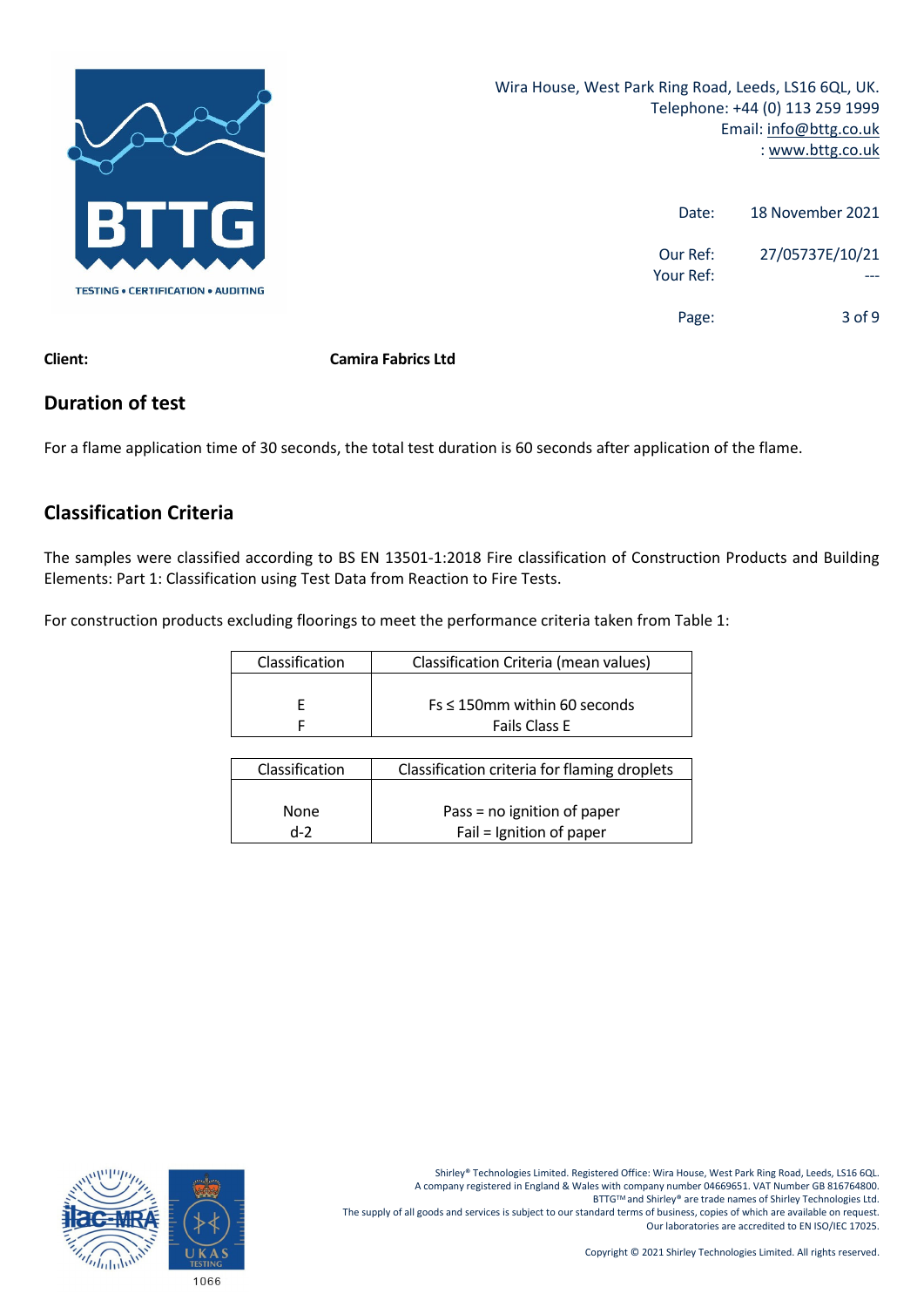

| 18 November 2021 | Date:                 |
|------------------|-----------------------|
| 27/05737E/10/21  | Our Ref:<br>Your Ref: |
| $4$ of 9         | Page:                 |

#### **Client: Camira Fabrics Ltd**

### **Results**

The test results relate to the behaviour of the test specimens of a material under the particular conditions of the test; they are not intended to be the sole criterion for assessing the potential fire hazard of the material in use.

|                      |                |                         | Tip of flame reaches 150mm |                | Flaming droplets |                                            |
|----------------------|----------------|-------------------------|----------------------------|----------------|------------------|--------------------------------------------|
| Specimen             |                | Ignition<br>(Yes or No) | Yes or No                  | Time taken (s) | Yes or No        | Ignition of<br>Filter paper<br>(Yes or No) |
|                      | 1              | No.                     | No                         | N/A            | No               | No.                                        |
| Machine<br>Direction | $\overline{2}$ | <b>Yes</b>              | No                         | N/A            | No               | No                                         |
|                      | 3              | No.                     | No                         | N/A            | No               | No                                         |
|                      |                |                         |                            |                |                  |                                            |
| Across               | 1              | Yes                     | No                         | N/A            | No               | No                                         |
| Machine              | $\overline{2}$ | No.                     | No                         | N/A            | No               | No                                         |
| Direction            | 3              | Yes                     | No                         | N/A            | No               | No                                         |

### **Note**

Sample was tested as an essentially flat product, the specimens were tested adhered onto a 12mm calcium silicate board as defined in BS EN 13238:2010, using PVA adhesive. A surface exposure was carried out only.

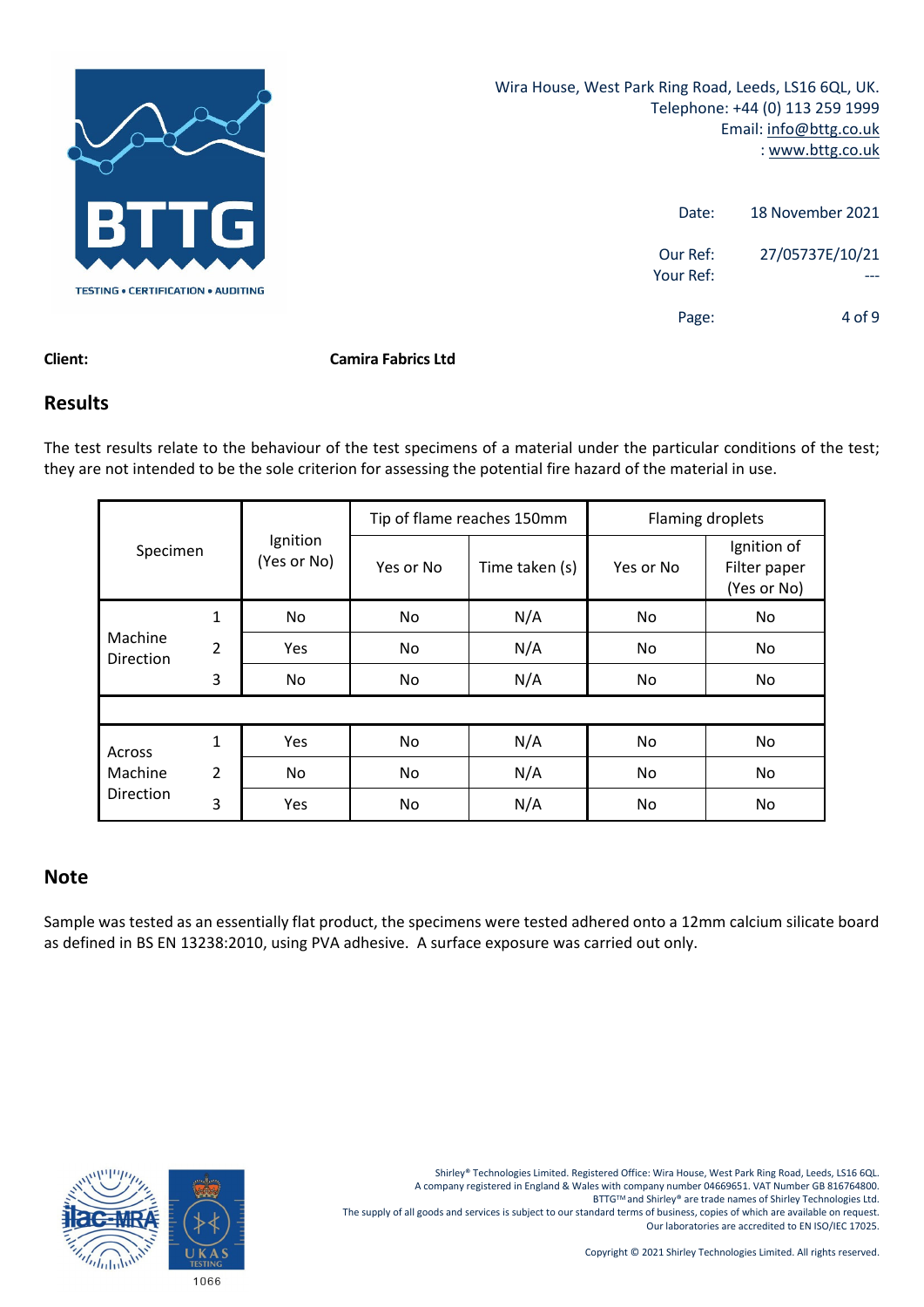

| 18 November 2021 | Date:                 |
|------------------|-----------------------|
| 27/05737E/10/21  | Our Ref:<br>Your Ref: |
| 5 of 9           | Page:                 |

**Client: Camira Fabrics Ltd**

# **FIRE TESTS ACCORDING TO BS EN 13823:2020 Reaction to fire tests for Building Products ‐ Building Products excluding floorings exposed to the thermal attack by a single burning item. Classified According to BS EN 13501‐1:2018**

**Date of Test: 16/11/2021**

# **Conditioning**

The specimens were conditioned in accordance with BS EN 13238:2010.

# **Principle**

Test specimens, consisting of two vertical wings forming a right-angled corner, is exposed to the flames of a burner placed at the bottom of that corner. The flames are obtained by the combustion of propane gas, injected through a sandbox to give a heat output of 30.7±2.0kW.

The performance of the test specimen is evaluated over a period of 20 minutes. The performance requirements are: heat production, smoke production, lateral flame spread and falling flaming droplets and particles.

The heat production is measured by use of oxygen calorimeter that uses the principle that the amount of oxygen consumed in a fire is proportional to the amount of heat produced. The smoke production is measured by use of a light attenuation instrument installed in the exhaust duct alongside the sampling equipment used to measure the heat release. Visual observations are made of the horizontal flame spread and falling of flaming droplets and particles.

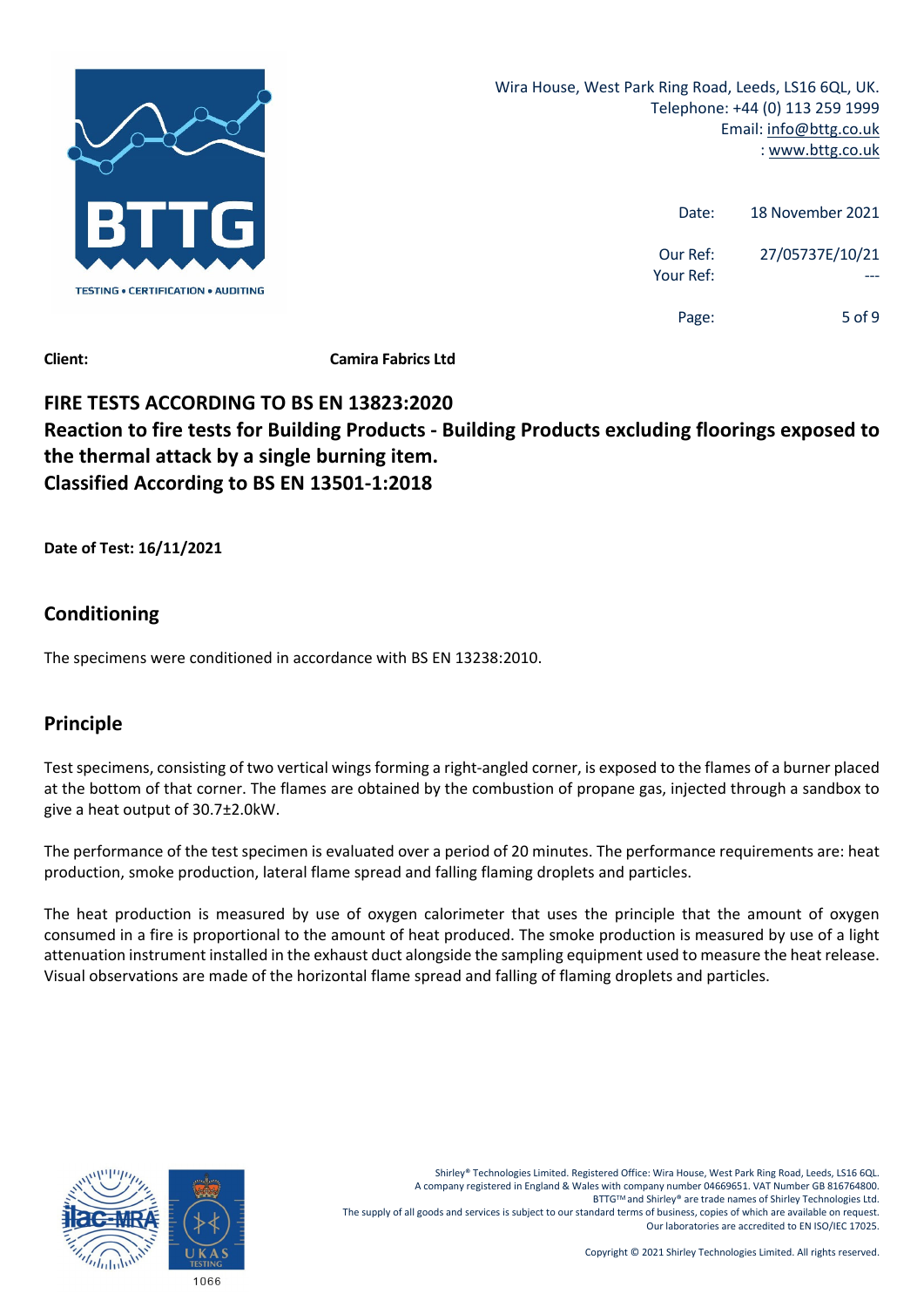

| 18 November 2021 | Date:                 |
|------------------|-----------------------|
| 27/05737E/10/21  | Our Ref:<br>Your Ref: |
| 6 of 9           | Page:                 |

#### **Client: Camira Fabrics Ltd**

#### **Procedure**

The test was carried out in accordance with BS EN 13823:2020.

Each specimen was tested adhered onto a 12mm calcium silicate board as defined in BS EN 13238:2010 , using PVA adhesive.

Each specimen was placed in the trolley as per the instructions given and placed underneath the hood in the testing chamber. The volume flow of the exhaust was set to 0.60±0.05  $m^3/s$  and maintained at this throughout the test period.

The temperatures in the exhaust hood and the ambient temperature should be within 4°C with the ambient temperature being within 20±10°C. The other pre-test conditions of ambient pressure and ambient relative humidity were also recorded.

The recording of baseline data is started at 0 s. At 120 s the auxiliary burner is ignited and the propane mass flow adjusted to the specified flow before 150 s, this flow to be kept constant throughout the test.

With the pre-test conditions met, the propane supply is switched from the auxiliary burner to the main burner at 300 s.

The burning behaviour of the specimen was recorded both automatically and visually over a period of 1,260 s from when the main burner was ignited.

At 1560 s the gas supply was terminated along with the automatic recording of the data. The conditions at the end of the test were recorded at least one minute after any remaining combustion has been totally extinguished.

The individual pre‐test and baseline conditions, apparatus specifications, test validity criteria, burner details was found to be within specified parameters. The graphs of HRR, HRR(30), THR, FIGRA, SPR, SPR(60), TSP and SMOGRA are found below with the results and classification.

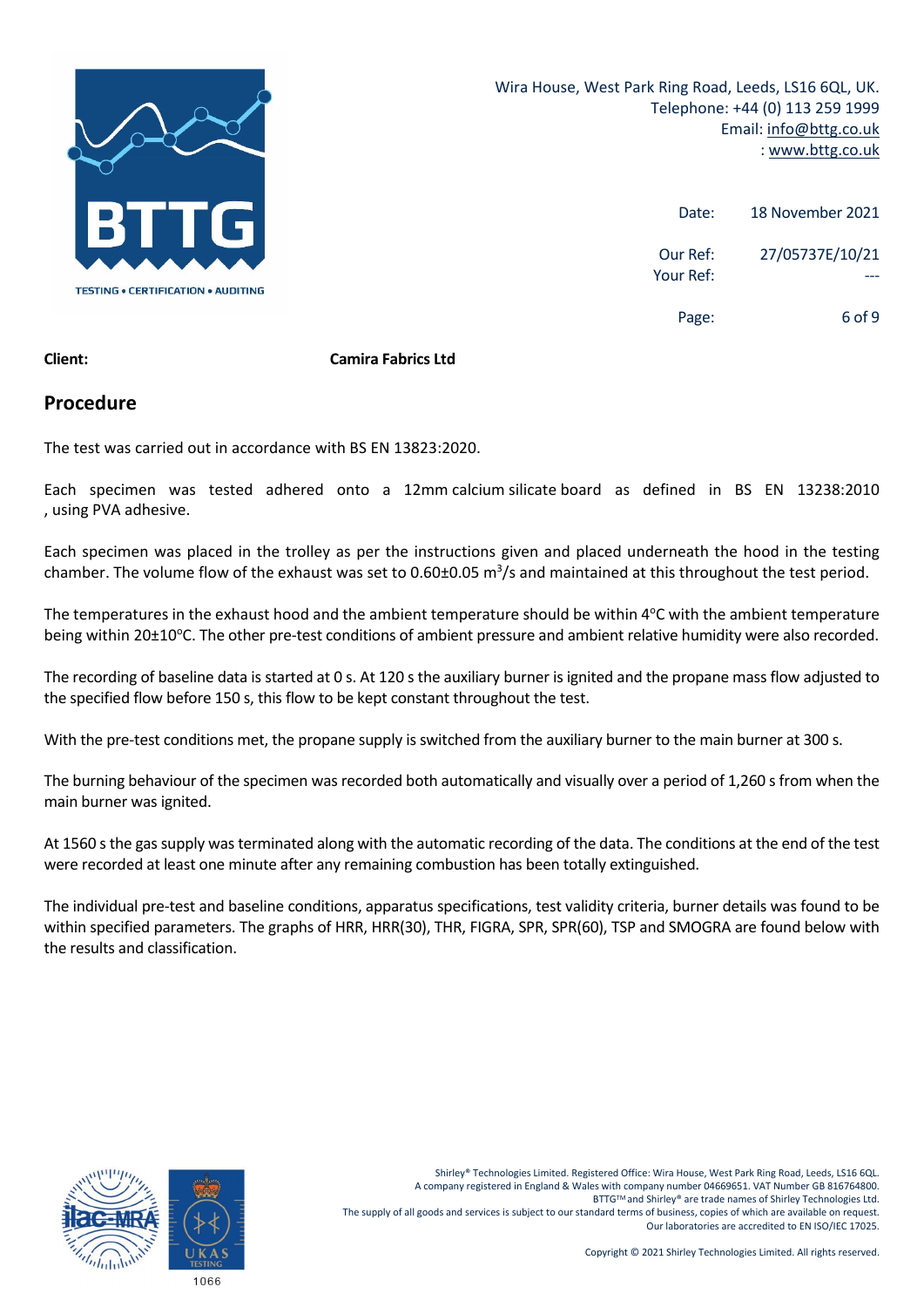

| 18 November 2021 | Date:                 |
|------------------|-----------------------|
| 27/05737E/10/21  | Our Ref:<br>Your Ref: |
| 7 of 9           | Page:                 |

#### **Client: Camira Fabrics Ltd**

### **Classification Criteria**

The samples were classified according to BS EN 13501:2018 Fire classification of Construction Products and Building Elements: Part 1: Classification using Test Data from Reaction to Fire Tests.

For construction products excluding floorings the classes are:

| Classification | Classification Criteria (mean values)                                          |            |                  |                |
|----------------|--------------------------------------------------------------------------------|------------|------------------|----------------|
|                | $FIGRA0.4MJ$ (W/s)<br>FIGRA <sub>0.2MJ</sub> (W/s)<br>$THR_{600s}$ (MJ)<br>LFS |            |                  |                |
| A2             | $\leq 120$                                                                     | N/A        | Edge of specimen | $\leq 7.5$     |
| В              | $\leq 120$                                                                     | N/A        | Edge of specimen | $\leq 7.5$     |
|                | N/A                                                                            | $\leq$ 250 | Edge of specimen | $\leq 15$      |
| D              | N/A                                                                            | ≤750       | No requirement   | No requirement |

To meet classification A2 the sample also has to meet the requirements of either BS EN ISO 1182:2020 or BS EN ISO 1716:2020.

To meet classification B, C and D the sample also has to meet the requirements of BS EN ISO 11925‐2:2020.

Additional Classifications ‐ Smoke and Flaming droplets/particles

| Classification | Classification Criteria (mean values) |                                                                       |  |
|----------------|---------------------------------------|-----------------------------------------------------------------------|--|
|                | SMOGRA $(m^2/s^2)$                    | $TSP600s$ (m <sup>2</sup> )                                           |  |
| s1             | $\leq 30$                             | $\leq 50$                                                             |  |
| s2             | $\leq 180$                            | ≤200                                                                  |  |
| s3             | Not s1 or s2                          | Not s1 or s2                                                          |  |
|                |                                       |                                                                       |  |
| d0             |                                       | No flaming droplets/particles in BS EN 13823 within 600 seconds       |  |
| d1             |                                       | No flaming droplets/particles persisting longer than 10 seconds in BS |  |
|                | EN 13823 within 600 seconds           |                                                                       |  |
| d2             | Not d0 or d1                          |                                                                       |  |

Shirley® Technologies Limited. Registered Office: Wira House, West Park Ring Road, Leeds, LS16 6QL.

A company registered in England & Wales with company number 04669651. VAT Number GB 816764800.

BTTG™ and Shirley® are trade names of Shirley Technologies Ltd.

The supply of all goods and services is subject to our standard terms of business, copies of which are available on request. Our laboratories are accredited to EN ISO/IEC 17025.

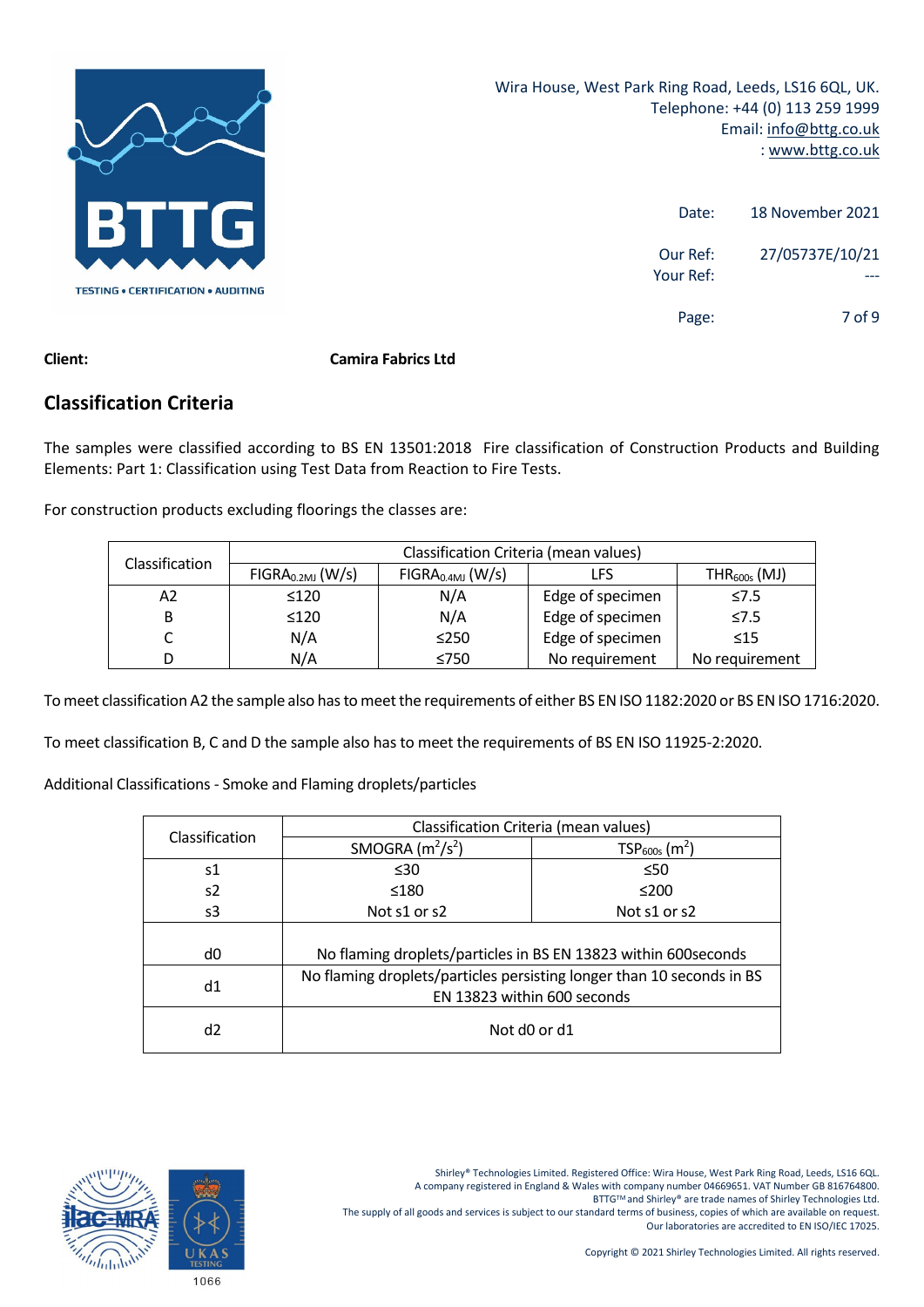

| 18 November 2021              | Date:                 |
|-------------------------------|-----------------------|
| 27/05737E/10/21               | Our Ref:<br>Your Ref: |
| 8 <sub>0</sub> f <sub>9</sub> | Page:                 |

#### **Client: Camira Fabrics Ltd**

#### **Results**

| <b>Classification criteria</b>      | <b>Specimen</b> |       |       | Mean  |              |
|-------------------------------------|-----------------|-------|-------|-------|--------------|
|                                     |                 | 2     | 3     |       | <b>Class</b> |
| FIGRA <sub>0.2MJ</sub> (W/s)        | 170.7           | 248.9 | 181.5 | 200.4 |              |
| FIGRA <sub>0.4MJ</sub> (W/s)        | 4.0             | 67.0  | 8.6   | 26.5  | C            |
| $THR600s$ (MJ)                      | 1.1             | 1.1   | 1.6   | 1.3   |              |
| LFS to edge (yes or no)             | No.             | No    | No    | No    |              |
| SMOGRA $(m^2/s^2)$                  | 0.0             | 0.0   | 0.0   | 0.0   |              |
| $TSP600s$ (m <sup>2</sup> )         | 15.0            | 19.7  | 18.0  | 17.6  | s1           |
| FDP flaming $\leq 10$ s (yes or no) | No.             | No    | No.   | No    | d0           |
| FDP flaming $>$ 10 s (yes or no)    | No              | No    | No    | No    |              |

#### **Note**

The test results relate to the behaviour of the test specimen of a product under the particular conditions of the test; they are not intended to be the sole criteria for assessing the potential fire hazard of the product in use.

## **Comment**

The results meet the requirements of a Class C, s1, d0**,** as specified in BS EN 13501‐1:2018.

An estimation of uncertainty of measurement has been taken into account when making a judgment to any pass/fail criteria. Under our Policy we have used a non‐binary decision rule.

See our Decision rules Policy (http://www.bttg.co.uk/decision-rules-policy) for further information.

|  | P Doherty, Manager |
|--|--------------------|

Enquiries concerning this report should be addressed to Customer Services.